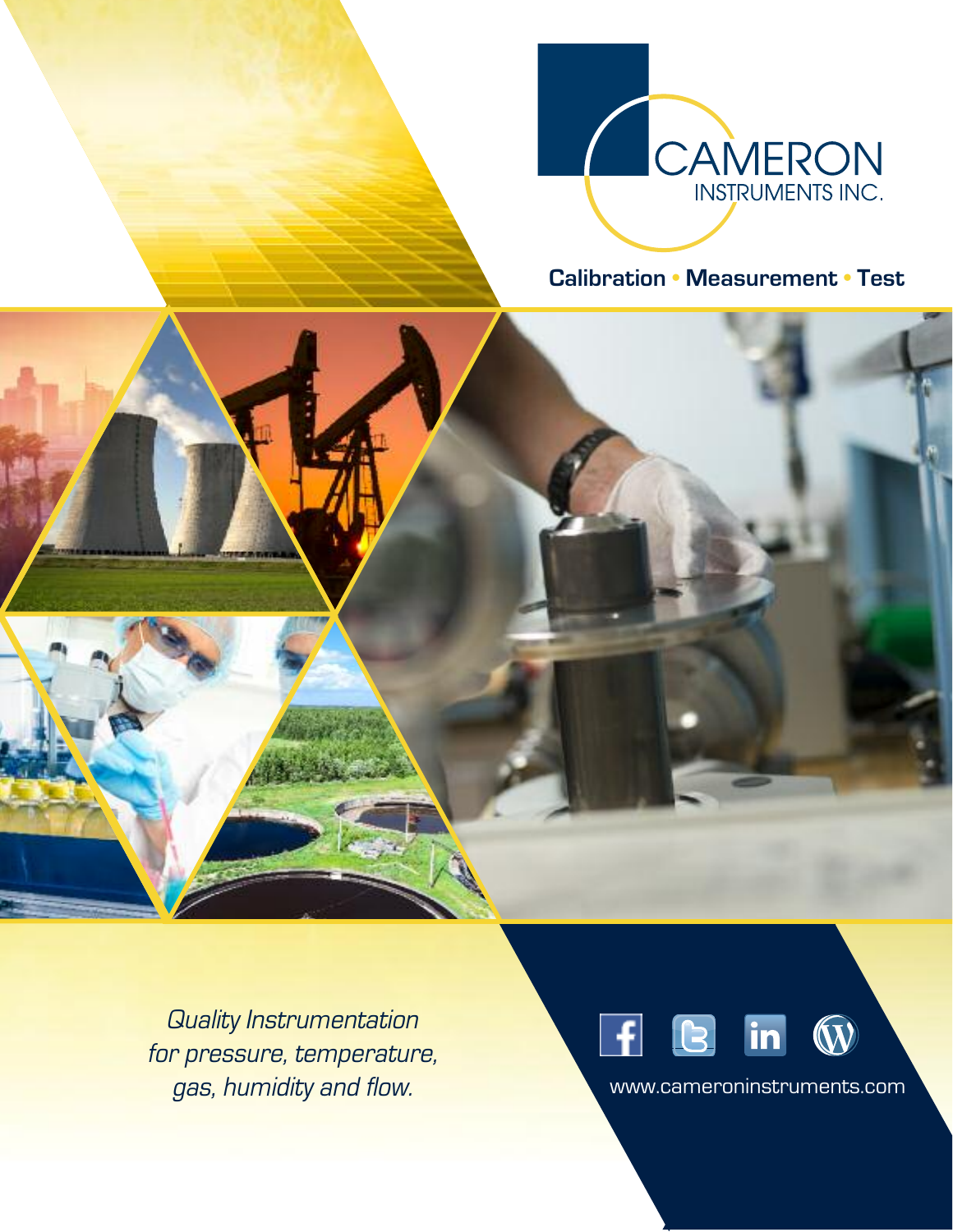

# **Cameron Calibration Kits:**

Do you need a calibration kit? Let us know your requirements and we'll put something together for you to meet your technical needs.

# **Vendor Information Calibration • Measurement • Test**

### **Aeroqual:**

aeroquo

Aeroqual offers sensor-based instruments and air quality monitoring systems for both indoor and outdoor applications including ozone monitoring and control.





## **AMETEK STC:**

AMETEK Sensors, Test & Calibration is a leading manufacturer and developer of calibration instruments for temperature, pressure and process signals. Crystal Engineering, Mansfield & Green and Jofra Calibration are just some of the world-leading

brands manufactured and supplied by AMETEK STC.





M & G \ calibration





## **Canada Sensors Technology:**

Canada Sensors manufacturers advanced "SMART" Pressure and Liquid Level Transmitters that offer HART™ Communication Protocol which are also available in General Purpose and Intrinsicially Safe models.





## **Ebro Electronic:**

Ebro® specializes in high-quality measurement technology including; handheld instruments, thermometers and data loggers specialized in measuring temperature, humidity, pH, oil quality and Brix.





Calibration

## **Fluke Calibration:**

Fluke Calibration instruments and software can be found in standards and calibration laboratories as well as industrial, plant and commercial facilities around the world. Fluke has helped define and grow a unique technology market, providing testing and troubleshooting capabilities that have grown to mission critical status in manufacturing and service industries.

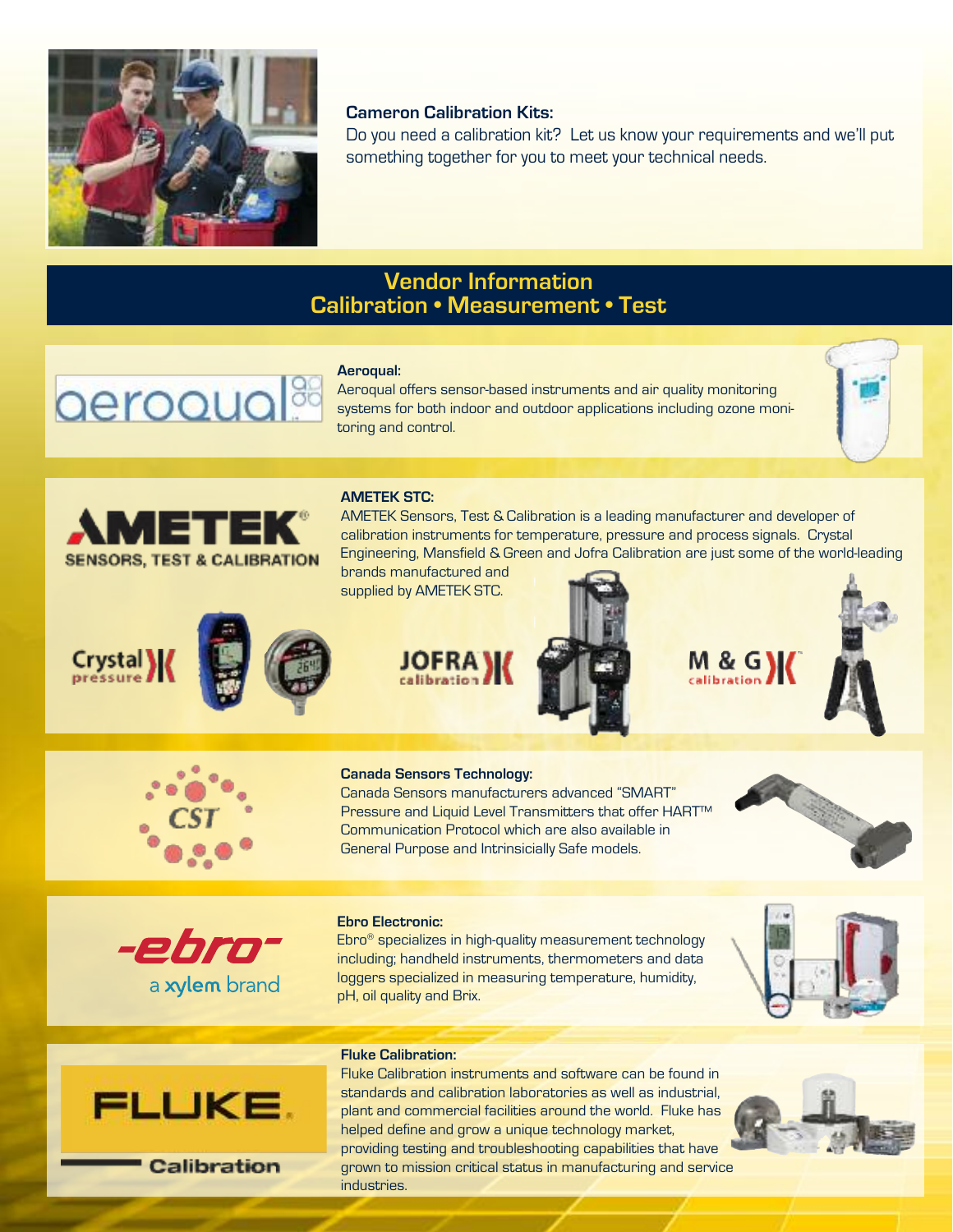

# **Cameron Calibration Lab:**

Cameron Instruments Inc. operates a state-of-the-art ISO 17025 Accredited pressure calibration facility.

- Capabilities up to 30,000psia.
- NIST Traceable Calibrations for Pressure & Temperature.
- Custom calibrations and pressure testing, available upon request.
- Certified Sewerin repair and calibration facility.
- Unbeatable Service & Support.

# **Vendor Information Calibration • Measurement • Test**



# **Huber Instruments:**

Huber developes and produces reference pressure measurement devices including digital manometers for very low pressure measurements.





**Machine Products Corporation (MPC):** Manufacturing Visual Flow Indicators, for monitoring the flow of fluid in pipe lines.





## **Orange Research:**

Orange Research is a manufacturer of differential pressure and flow gauges for gas and liquid applications. Used for filtration, steam and back flow applications.

**Orange Research** 



### **Perma-Cal Industries:**

Perma-Cal ® Industries, Inc. manufactures and designs Direct Drive pressure Gauges. Perma-Cal ® gauges are designed to withstand hostile applications, including intense vibration, shock and over-pressure.

PERMA-CAL INDUSTRIES, INC.



#### **Ralston Instruments:**

Ralston manufactures and engineers pressure calibration equipment and systems. Their products include hand pumps, compressed gas control devices, hoses, adapters, pressure gauges and recorders, digital thermometers and complete calibration kits.





#### **Sewerin:**

Cameron supplies the complete line of Sewerin gas leak detection equipment; gas warning devices, gas leak detectors, gas concentration measuring devices, multigas meters, combination meauring devices, ethane detector and biogas measuring devices.